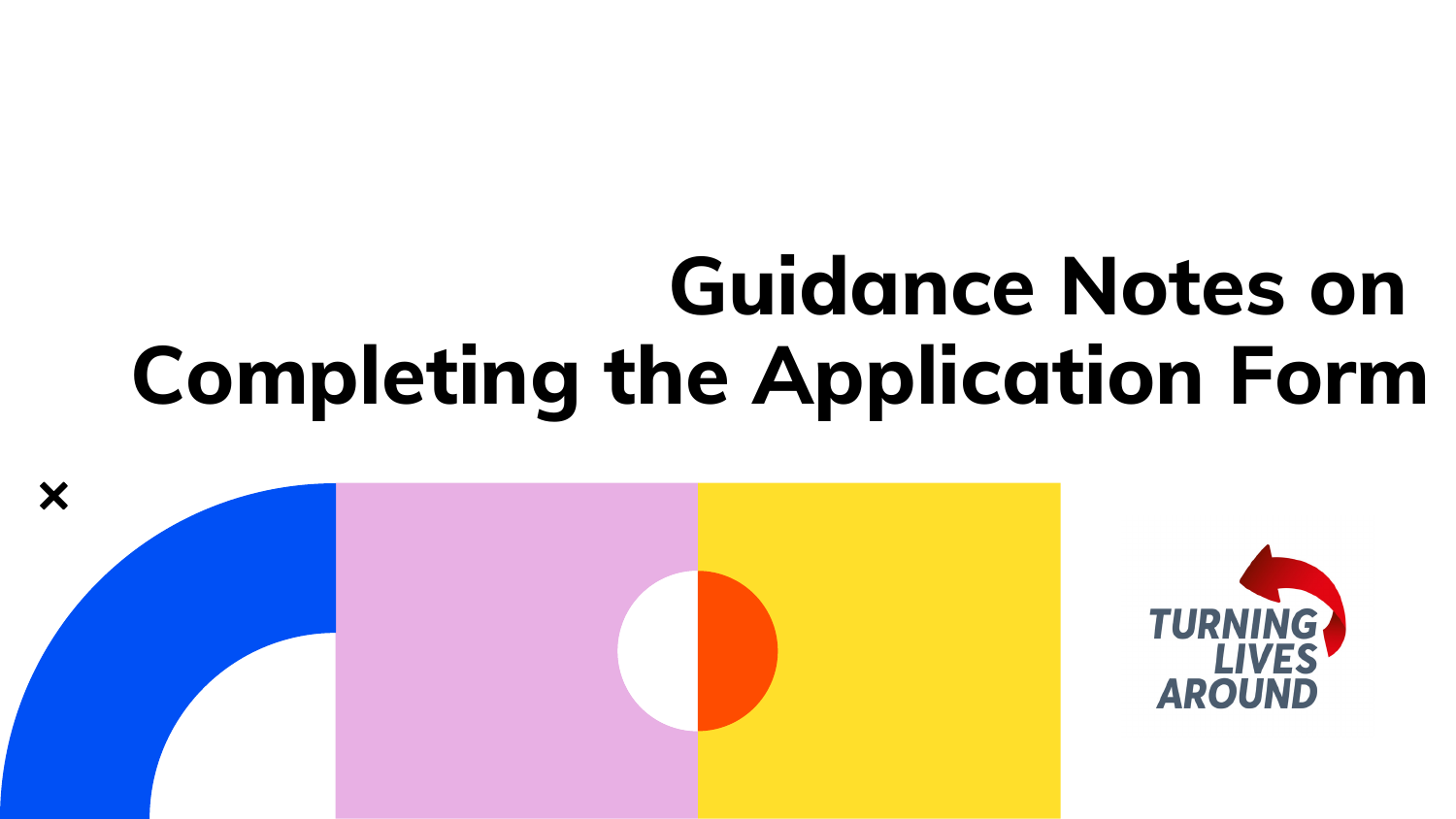- Relevant Job Description and Employee Specification
- Application Form
- Equal Opportunities Monitoring Form

You are advised to read the following notes carefully, as the decision to shortlist you for interview will be based solely on the information you provide in the Application Form.

#### **Safeguarding Statement**

Turning Lives Around (TLA) is fully committed to safeguarding and promoting the wellbeing of all children, young people and adults. TLA will take all reasonable steps to promote safe practice and protect children, young people and adults from harm, abuse and exploitation.

#### **Read through Information**

Make sure you read:

# **Equal Opportunities**

Turning Lives Around TLA is committed to treating our staff fairly. We ensure that we do not discriminate against people because of age, ethnic or national origin, nationality, race, religious belief, gender, marital status, sexuality, responsibility for dependents, impairment, trade union or political activity, and any other disadvantaged group.

#### **Disabled Applicants**

A disability or health problem does not preclude prospective applicants from consideration for a job and applications are encouraged from disabled people. Disabled applicants who meet the essential criteria of a vacant post are guaranteed an interview. If you are successful in gaining an interview for a post you are asked to inform us of any arrangements, which may need to be made in order for you to attend an interview.

# **Canvassing**

You must not canvass existing staff members of TLA in relation to your application. This means you must not seek the support of existing staff members when completing your application form or attempt to ask them to influence the decision – if you do, you will be disqualified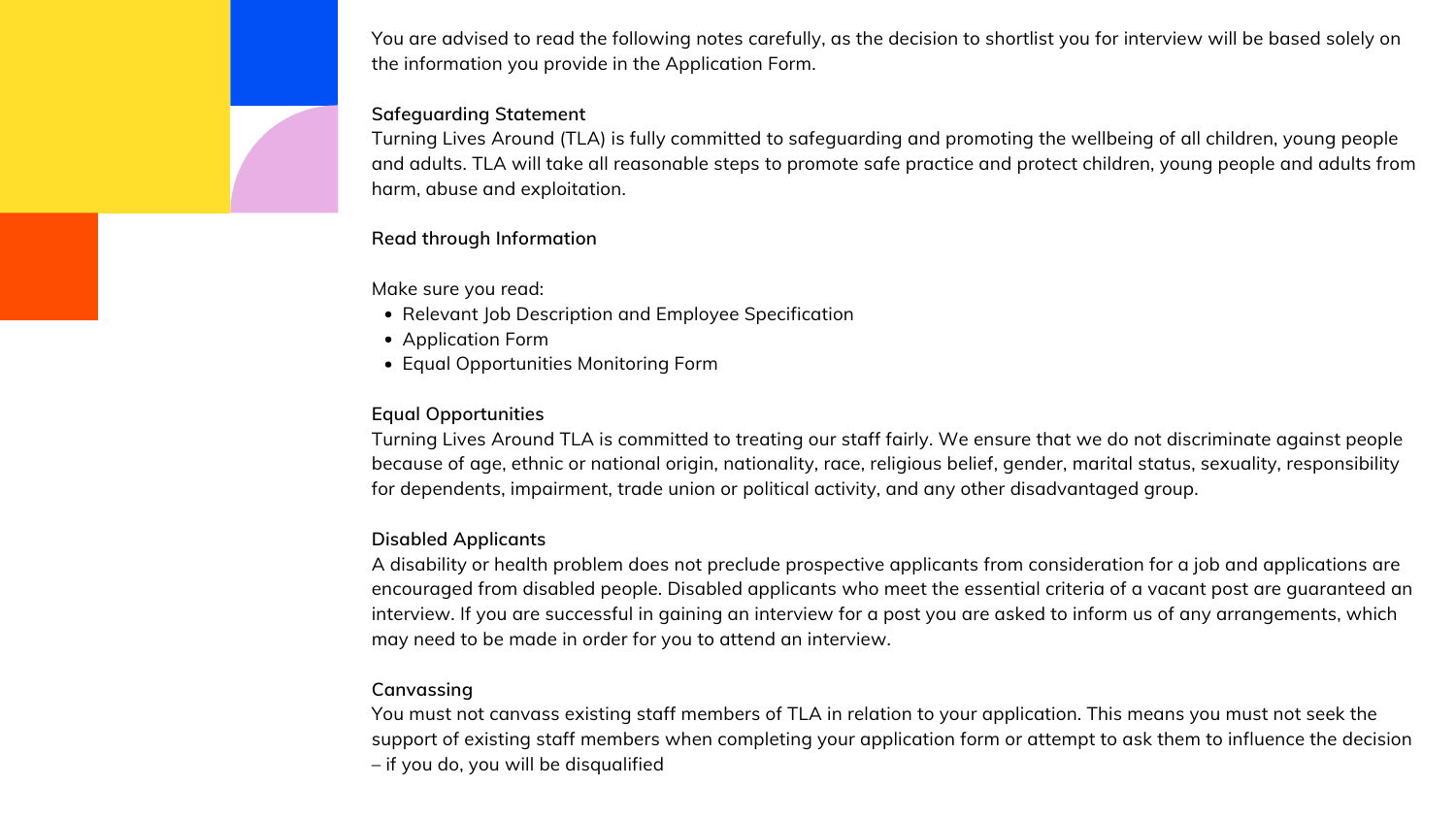- Please read the Job Description and Employee Specification carefully, so you understand what the position involves.
- Ask yourself why you are interested in the position, for example would it be a promotion or alternatively a good career move sideways to broaden your experience?
- Do not simply repeat your career history. Pick out the competencies required by the Job Description and Employee Specification and provide evidence that you possess them on the Application Form.
- Applicants declaring a disability may submit more than two additional sheets, and, therefore, provide additional information in order that consideration may be given to reasonable adjustments.
- Please note that applicants will only be short listed if they demonstrate that they meet the essential requirements of the employee specification that can be assessed from the application form. Please ensure that you address all areas of the employee specification.
- You must therefore give evidence, which shows how you meet the specification. If the specification states "able to use initiative and work unsupervised" it will not be sufficient to say "I can work unsupervised and show initiative" you most quote examples of your work/life which demonstrate these attributes.
- Mention any relevant experience you have acquired outside work, such as community voluntary or leisure interests.

#### **General**

Make sure that you read the Application Form fully before you write anything. Write out your Application Form in rough first to help you organise your thoughts. Ensure the information you provide is accurate. Applicants who conceal or misrepresent relevant information at any stage during the recruitment process are liable for disqualification.

# **Employment Experience**

Complete this section as fully as possible giving exact dates. When you cannot remember specific dates, provide as good an indication of the time involved as possible.

#### **Qualifications**

Where specific qualifications are required for the position, this will be included in the Job Description and Employee Specification. You should complete this section giving details of relevant examination results and grades. If your application is successful, you will be required to provide verification of these qualifications at interview.

# **Information In Support of Application**